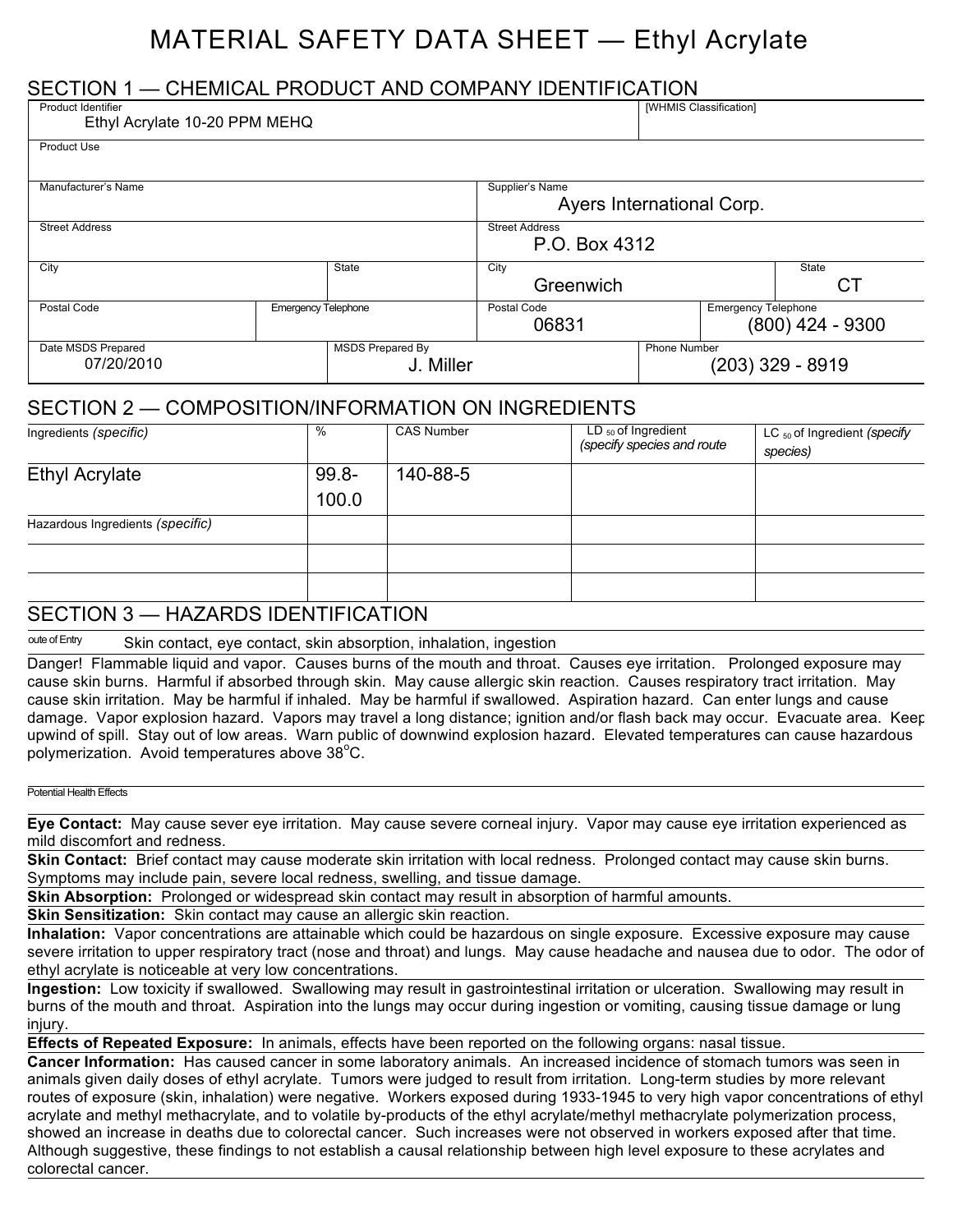### SECTION 4 — FIRST AID MEASURES

**Skin Contact:** Immediately wash skin with soap and plenty of water for at least 15 minutes while removing contaminated clothing and shoes. Obtain medical attention without delay. Wash clothing before reuse. Destroy contaminated articles such as shoes.

**Eye Contact:** Wash immediately and continuously with flowing water for at least 30 minutes. Remove contact lenses after the first 5 minutes and continue washing. Obtain prompt medical consultation, preferably from an ophthalmologist.

**Inhalation:** Move person to fresh air. If not breathing, give artificial respiration: if by mouth to mouth use rescuer protection (pocket mask, etc). If breathing is difficult, oxygen should be administered by qualified personnel. Call a physician or transport to a medical facility.

**Ingestion:** Do not induce vomiting. Give one cup (8 ounces or 240 ml) of water or milk if available and transport to a medical facility. Do not give anything by mouth to an unconscious person.

**Notes to Physician:** Due to irritant properties, swallowing may result in burns/ulceration of mouth, stomach and lower gastrointestinal tract with subsequent stricture. Aspiration of vomitus may cause lung injury. Suggest endotracheal/esophageal control if lavage is done. Respiratory symptoms, including pulmonary edema, may be delayed. Persons receiving significant exposure should be observed 24-48 hours for signs of respiratory distress. Maintain adequate ventilation and oxygenation of the patient. Chemical eye burns may require extended irrigation. Obtain prompt consultation, preferably from an ophthalmologist. If burn is present, treat as any thermal burn, after decontamination. No specific antidote. Treatment of exposure should be directed at the control of symptoms and the clinical condition of the patient.

### SECTION 5 — FIRE FIGHTING MEASURES

| Flammable  |   | If yes, under which conditions? |
|------------|---|---------------------------------|
| $\Box$ Yes | _ |                                 |

**Means of Extinction:** Water fog or fine spray. Dry chemical fire extinguishers. Carbon dioxide fire extinguishers. Foam. Do not use direct water stream. Straight or direct water streams may not be effective to extinguish fire. Alcohol resistant foams (ATC type) are preferred. General purpose synthetic foams (including AFFF) or protein foams may function, but will be less effective.

**Fire Fighting Procedures:** Keep people away. Isolate fire and deny unnecessary entry. Stay upwind. Keep out of low areas where gases (fumes) can accumulate. Water may not be effective in extinguishing fire. Use water spray to cool fire exposed containers and fire affected zone until fire is out and danger of reignition has passed. Fight fire from protected location or safe distance. Consider the use of unmanned hose holders or monitor nozzles. Do not use direct water stream. May spread fire. Eliminate ignition sources. Move container from fire area if this is possible without hazard. Burning liquids may be moved by flushing with water to protect personnel and minimize property damage. Avoid accumulation of water. Product may be carried across water surface spreading fire or contacting an ignition source.

**Hazardous Combustion Products:** During a fire, smoke may contain the original material in addition to combustion products of varying composition which may be toxic and/or irritating. Combustion products may include and are not limited to: carbon monoxide, carbon dioxide.

**Unusual Fire and Explosion Hazards:** Container may vent and/or rupture due to fire. Vapors are heavier than air and may travel a long distance and accumulate in low lying areas. Ignition and/or flash back may occur. Flammable mixtures may exist within the vapor space of containers at room temperature. Flammable concentrations of vapor can accumulate at temperatures above flash point; see Section 9.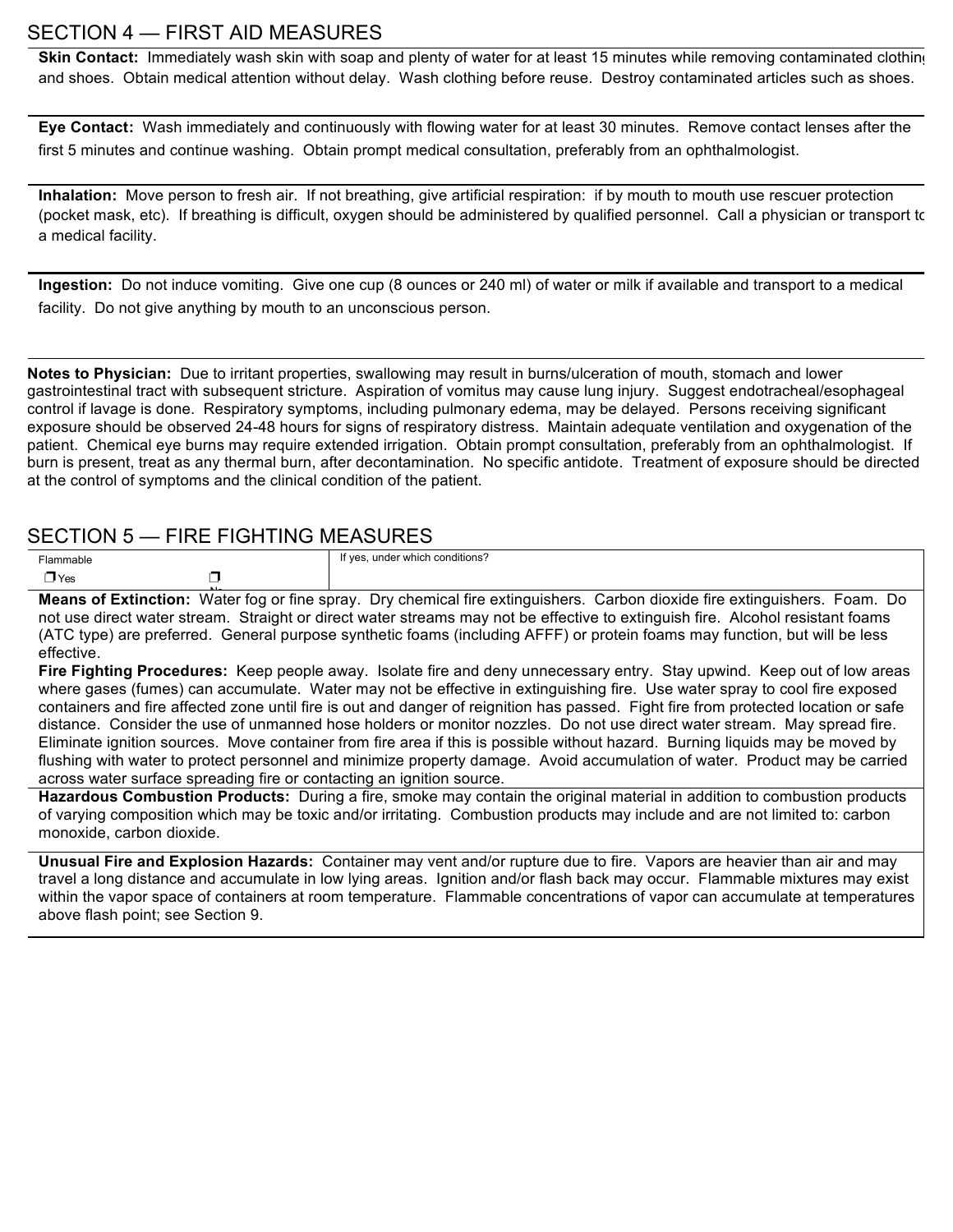## SECTION 6 — ACCIDENTAL RELEASE MEASURES

#### Leak and Spill Procedures

**Steps To be Taken if Material is Released or Spilled:** For small spills, absorb with materials such as: non-combustible material. Dirt. Sand. For large spills, dike area to contain spill. Contain spilled material if possible. Ground and bond all containers and handling equipment. Collect in suitable and properly labeled containers. Pump with explosion-proof equipment. If available, use foam to smother or suppress. See Section 13, Disposal Considerations, for additional information.

**Personal Precautions:** Evacuate area. Keep personnel out of low areas. Keep upwind of spill. Ventilate area of leak or spill. No smoking in area. Only trained and properly protected personnel must be involved in clean-up operations. Eliminate all sources of ignition in vicinity of spill or released vapor to avoid fire or explosion. For large spills, warn public of downwind explosion hazard. Check area with combustible gas detector before reentering area. Ground and bond all containers and handling equipment. Vapor explosion hazard. Refer to Section 7, Handling, for additional precautionary measures. Use appropriate safety equipment. For additional information, refer to Section 8, Exposure Controls and Personal Protection. See Section 10 for more specific information.

**Environmental Precautions:** Material may float on water and any runoff may create an explosion or fire hazard if ignited. Prevent from entering into soil, ditches, sewers, waterways and/or groundwater. See Section 12, Ecological Information.

## SECTION 7 - HANDLING AND STORAGE

#### Handling Procedures and Equipment

**General Handling:** Keep away form heat, sparks, and flame. Do not swallow. Avoid contact with eyes, skin, and clothing. Avoid breathing vapor. Wash thoroughly after handling. Keep container closed. Use with adequate ventilation. Never use air pressure for transferring product. No smoking, open flames or sources of ignition in handling and storage area. Vapors are heavier than air and may travel a long distance and accumulate in low lying areas. Ignition and/or flash back may occur. Electrically bond and ground all containers and equipment before transfer or use of material. Containers, even those that have been emptied, can contain vapors. Do not cut, drill, grind, weld, or perform similar operations on or near empty containers. Use of non-sparking or explosion-proof equipment may be necessary, depending upon the type of operation. See Section 8, Exposure Controls and Personal Protection.

### Storage Requirements

Minimize sources of ignition, such as static build-up, heat, spark or flame. Keep container closed. Store in a dry place. Store away from direct sunlight or ultraviolet light. Store away from incompatible materials. See Stability and Reactivity section. Maintain inhibitor and dissolved oxygen level. Do not purge containers of this material with nitrogen. Recommended inhibitor level is: 10 to 20 ppm. Recommended oxygen level is: 5 to 8 vol %. Uninhibited monomer vapors can polymerize and plug relief devices. See Section 10 for more specific information. When appropriate, unique handling information for containers can be found on the product label. Ask for a product brochure. **Shelf Life:** Use within 12 months **Storage Temperature: <38<sup>°</sup>C**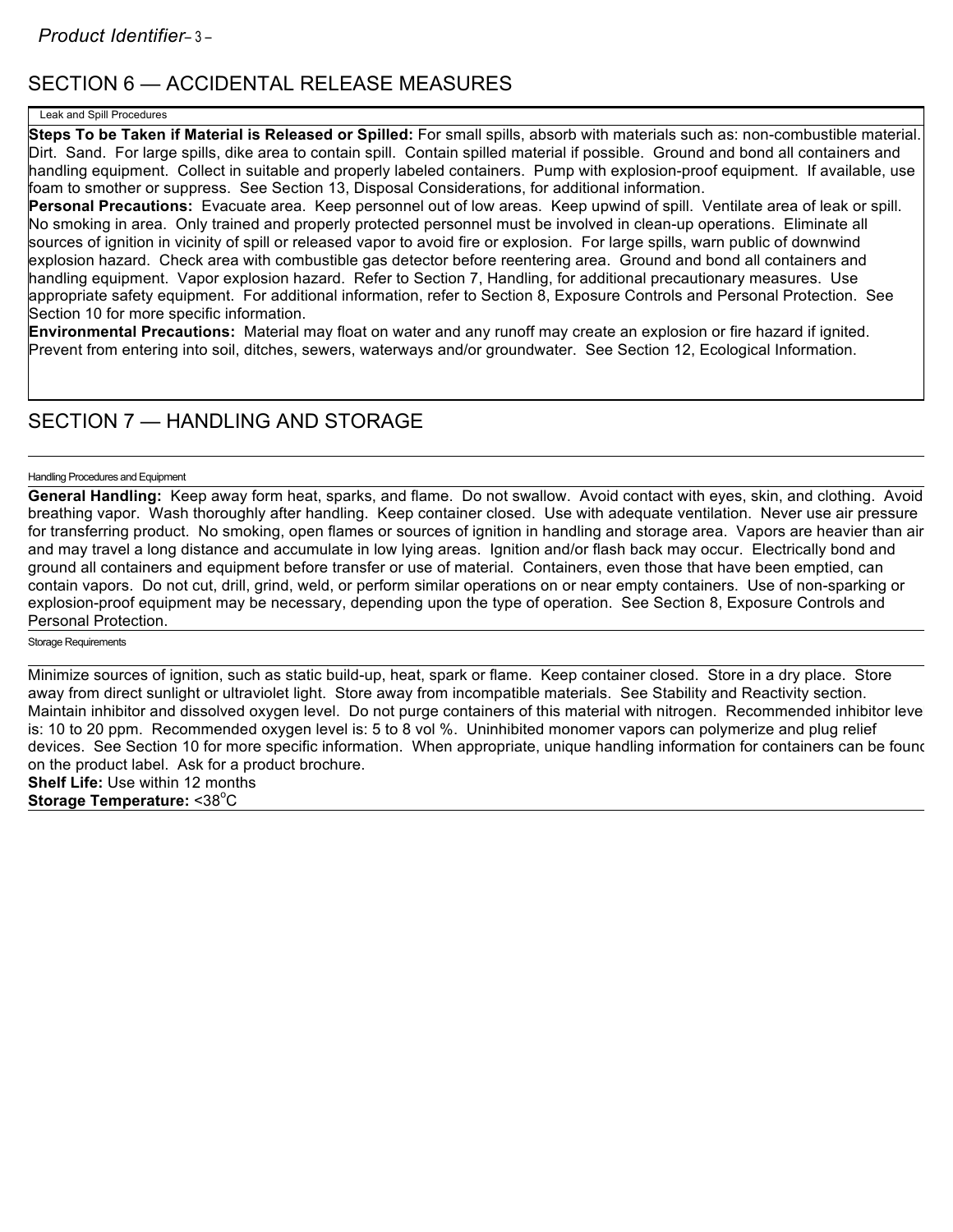## SECTION 8 — EXPOSURE CONTROL / PERSONAL PROTECTION

| <b>Exposure Limits</b>                                                                                                                                                                                                                    | Component                                                                                                                                                                                                                                 | List                                                                                                                                           | <b>Type</b> | Value                    |
|-------------------------------------------------------------------------------------------------------------------------------------------------------------------------------------------------------------------------------------------|-------------------------------------------------------------------------------------------------------------------------------------------------------------------------------------------------------------------------------------------|------------------------------------------------------------------------------------------------------------------------------------------------|-------------|--------------------------|
| Specific Engineering Controls (such as ventilation, enclosed process)                                                                                                                                                                     | Ethyl Acrylate                                                                                                                                                                                                                            | <b>ACGIH</b>                                                                                                                                   | <b>TWA</b>  | 5 ppm                    |
| Ventilation: Use engineering controls to maintain airborne                                                                                                                                                                                |                                                                                                                                                                                                                                           | <b>ACGIH</b>                                                                                                                                   | <b>STEL</b> | 15 ppm                   |
| level below exposure limit requirements of guidelines. If there<br>are no applicable exposure limit requirements or quidelines,<br>use only with adequate ventilation. Local exhaust ventilation<br>may be necessary for some operations. |                                                                                                                                                                                                                                           | OSHA Table Z-1                                                                                                                                 | PFL         | 100 mg/m3 25<br>ppm SKIN |
|                                                                                                                                                                                                                                           | A "skin" notation following the exposure guideline refers to the potential for<br>dermal absorption of the material including mucous membranes and the<br>eyes either by contact with vapors or by direct skin contact. It is intended to |                                                                                                                                                |             |                          |
|                                                                                                                                                                                                                                           |                                                                                                                                                                                                                                           | alert the reader that inhalation may not be the only route of exposure and<br>that measures to minimize dermal exposures should be considered. |             |                          |

### **Personal Protective Equipment**

**Eye/Face Protection:** Use chemical goggles. If exposure causes eye discomfort, use a full-face respirator.

**Skin Protection:** Use protective clothing chemically resistant to this material. Selection of specific items such as face shield, boots, apron, or full body suit will depend on the task. Safety shower should be located in immediate work area. Remove contaminated clothing immediately, wash skin area with soap and water, and launder clothing before reuse or dispose of properly. Items which cannot be decontaminated, such as shoes, belts, and watchbands, should be removed and disposed of properly. **Hand Protection:** Use gloves chemically resistant to this material. Examples of preferred glove barrier materials include: Chlorinated polyethylene, polyethylene, ethyl vinyl alcohol laminate. Polyvinyl alcohol. Styrene/butadiene rubber. Examples of acceptable glove barrier materials include: butyl rubber. Nitrile/butadiene rubber. Polyvinyl chloride. Viton. Avoid gloves made of: Neoprene.

NOTICE: The selection of a specific glove for a particular application and duration of use in a workplace should also take into account all relevant workplace factors such as, but not limited to: other chemicals which may be handled, physical requirements (cut/puncture protection, dexterity, thermal protection), potential body reactions to glove materials, as well as the instructions/specifications provided by the glove supplier.

**Respiratory Protection:** Respiratory protection should be worn when there is a potential to exceed the exposure limit requirements of guidelines. If there are no applicable exposure limit requirements or guidelines, use an approved respirator. Selection of air-purifying or positive-pressure supplied-air will depend on the specific operation and the potential airborne concentration of the material. For emergency conditions, use an approved positive-pressure self-contained breathing apparatus. In confined or poorly ventilated areas, use an approved self-contained breathing apparatus or positive-pressure air line with auxiliary self-contained air supply. The following should be effective types of air-purifying respirators: organic vapor cartridge. **Ingestion:** Avoid ingestion of even very small amounts; do not consume or store food or tobacco in the work area; wash hands and face before smoking or eating.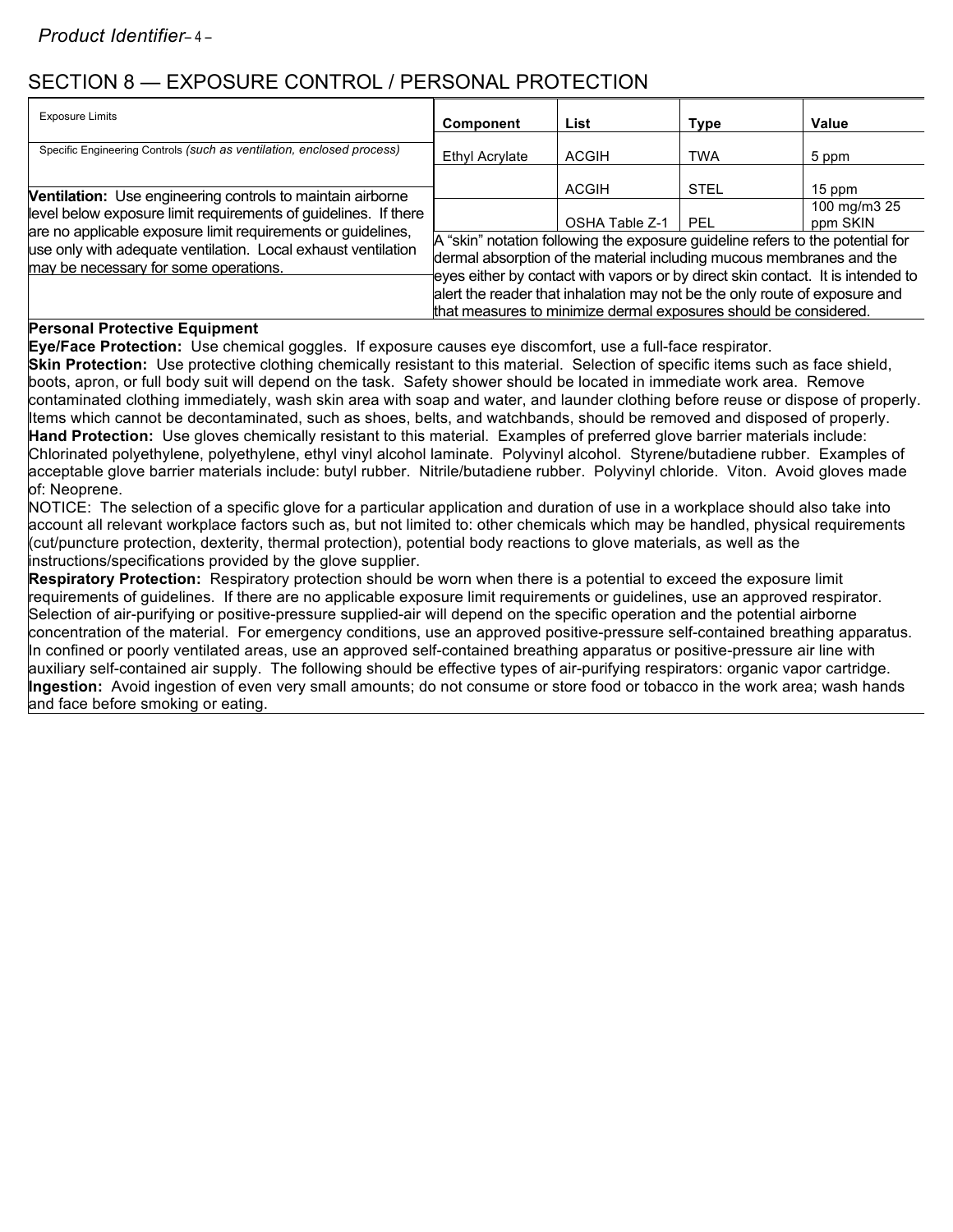### SECTION 9 — PHYSICAL AND CHEMICAL PROPERTIES

| <b>Physical State</b>                | Odor and Appearance             | <b>Dynamic Viscosity</b>    |
|--------------------------------------|---------------------------------|-----------------------------|
| Liquid                               | Colorless, obnoxiousless        | .55 cps $@$ 25 $^{\circ}$ C |
| Liquid Density                       | Vapor Density (air = $1$ )      | Vapor Pressure (mmHg)       |
| .923 g/cm3 @ $20^{\circ}$ C          | 3.5                             | 28.8 mmHg @ $20^{\circ}$ C  |
| <b>Evaporation Rate</b>              | Boiling Point (° C)             | Freezing Point (° C)        |
| 3.3                                  | 100                             | -71oC                       |
| Flash Point-Closed Cup               | Flash Point-Open Cup            | Solubility in Water         |
| $9^{\circ}$ C                        | $20^{\circ}$ C                  | 1.85% @ $25^{\circ}$ C      |
| Flammable Limits in Air              | <b>Autoignition Temperature</b> | Molecular Weight            |
| Lower: $1.7\%(V) - Upper: 11.8\%(V)$ | $383^{\circ}$ C                 | 100.12 g/mol                |

## SECTION 10 — STABILITY AND REACTIVITY

**Stability/Instability:** Stable under recommended storage conditions. See Storage, Section 7. Unstable at elevated temperatures. Hygroscopic.

Conditions to Avoid: Avoid temperatures above 38°C. Exposure to elevated temperatures can cause product to decompose. Avoid static discharge. Avoid moisture. Do not blanket or purge with an inert gas to avoid depleting the oxygen concentration. Avoid direct sunlight or ultraviolet sources.

**Inhibitor:** Methyl ether of hydroquinone. Inhibitor Concentration (ppm): 10-1,100

**Incompatible Materials:** Avoid contact with oxidizing materials. Avoid contact with: aldehydes, amines, azides, ethers, free radical initiators, halides, mercaptans, mineral acids, peroxides, strong inorganic bases. Avoid contact with metals such as brass, copper. Avoid unintended contact with activated carbon. Avoid contact with absorbent materials such as clay based absorbents, aluminum oxide, silica gel. Avoid unintended contact with peroxides.

**Hazardous Polymerization:** Can occur. Elevated temperatures can cause hazardous polymerization. Maintain inhibitor and dissolved oxygen level. Do not purge containers of this material with nitrogen. Polymerization can be catalyzed by absence of air, free radical initiators, high temperature, and peroxides. Presence of water can accelerate rate of polymerization. Uninhibited monomer vapors can polymerize and plug relief devices.

**Thermal Decomposition:** Decomposition products depend upon temperature, air supply and the presence of other materials.

## SECTION 11 — TOXICOLOGICAL INFORMATION

Effects of Acute Exposure

### **Ingestion:** LD50, Rat >500 mg/kg

**Skin Absorption:** LD50, Rabbit 462 – 1,800 mg/kg

Effects of chronic exposure

Has caused cancer in some laboratory animals. An increase incidence of stomach tumors was seen in animals given daily oral doses of ethyl acrylate. Tumors were judged to result from irritation. Long-term studies by more relevant routes of exposure (skin, inhalation) were negative. Workers exposed during 1933-1945 to very high vapor concentrations of ethyl acrylate and methyl methacrylate, and to volatile by-products of the ethyl acrylate/methyl methacrylate polymerization process, showed an increase in deaths due to colorectal cancer. Such increases were not observed in workers exposes after that time. Although suggestive, these findings to not establish a causal relationship between high level exposure to these acrylates and colorectal cancer.

Irritancy of Product

| Skin sensitization: Skin contact may cause an allergic skin reaction.                                    | Repeated Dose Toxicity: In animals, effects have been reported on the<br>following organs: nasal tissue.                                                                                                    |
|----------------------------------------------------------------------------------------------------------|-------------------------------------------------------------------------------------------------------------------------------------------------------------------------------------------------------------|
| Carcinogenicity-IARC: Possible carcinogen.; 2B                                                           | Carcinogenicity - ACGIH                                                                                                                                                                                     |
| Developmental Toxicity: Did not cause birth defects or any other fetal effects in<br>laboratory animals. | Genetic Toxicity: In vitro genetic toxicity studies were negative in some cases<br>and positive in other cases. Animal genetic toxicity studies were negative in<br>some cases and positive in other cases. |
| Embrotoxicity                                                                                            | Mutagenicity                                                                                                                                                                                                |
| Name of synergistic products/effects                                                                     |                                                                                                                                                                                                             |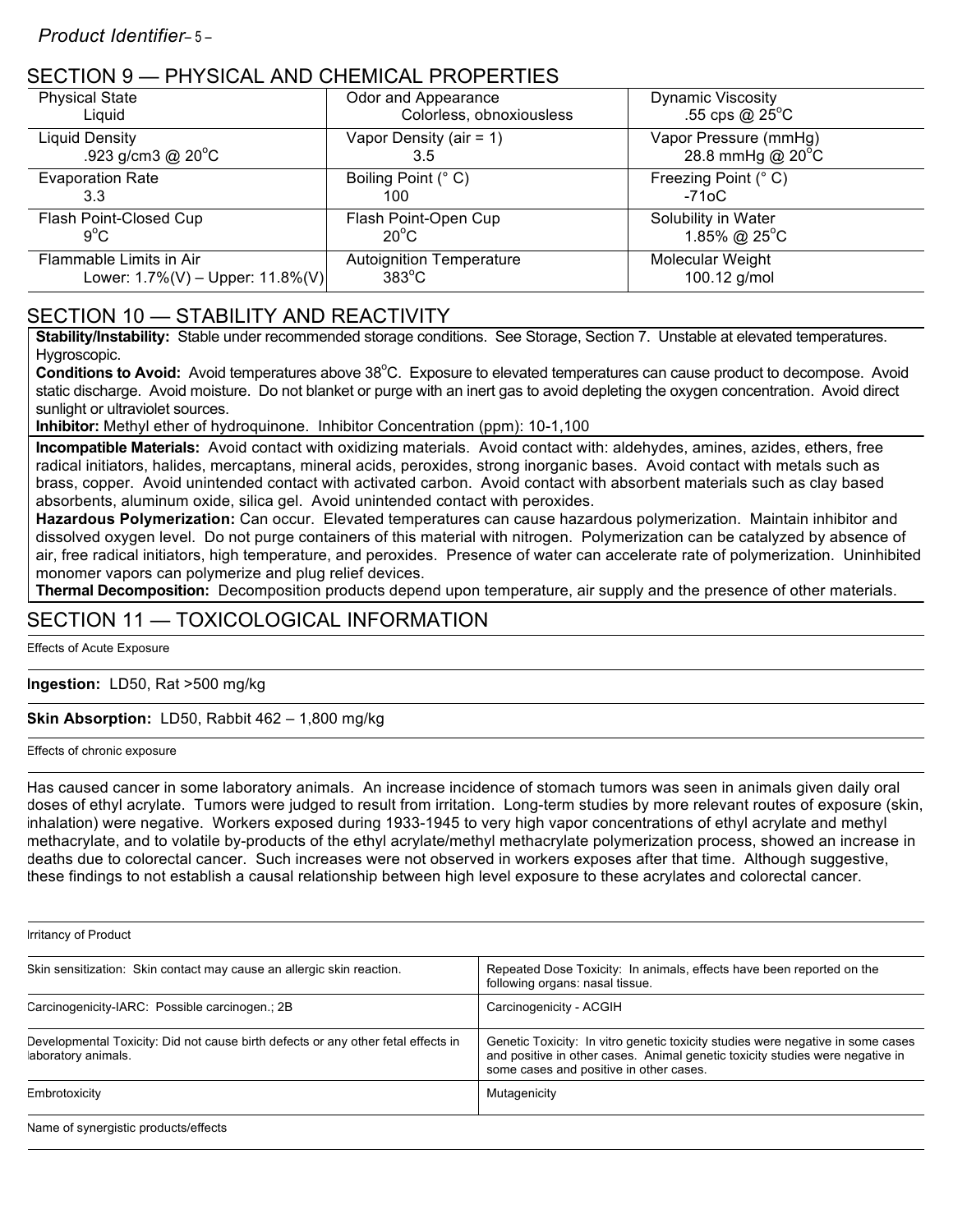## SECTION 12 — ECOLOGICAL INFORMATION

**Movement & Partitioning:** Bioconcentration potential is low (BCF less than 100 or log Pow less than 3). Potential for mobility in soil is very high (Koc between 0 and 50).

**Henry's Law Constant (H):** 2.54E-4 atm\*m3/mole; 25oC Estimated

**Partition Coefficient, n-octanol/water (log Pow):** 1.32 Measured

**Partition Coefficient, soil organic carbon/water (Koc):** 12 Estimated

**Persistence and Degradability:** Based on stringent OECD test guidelines, this material cannot be considered as readily biodegradable; however, these results do not necessarily mean that the material is not biodegradable under environmental

| Indirect Photodegradation with OH Radicals |                       |           |  |
|--------------------------------------------|-----------------------|-----------|--|
| <b>Rate Constant</b>                       | Atmospheric Half-Life | Method    |  |
| 1.09E-11 cm3/s                             | 11.8h                 | Estimated |  |

| <b>OECD Biodegradation Tests</b> |                      |                |  |
|----------------------------------|----------------------|----------------|--|
| Biodegradation                   | <b>Exposure Time</b> | Method         |  |
| >60%                             | 11d                  | OECD 302B Test |  |
| 52%                              | 14d                  | OECD 301C Test |  |

| <b>Biological Oxygen Demand (BOD)</b>                                                                                         |               |               |                |
|-------------------------------------------------------------------------------------------------------------------------------|---------------|---------------|----------------|
| BOD <sub>5</sub>                                                                                                              | <b>BOD 10</b> | <b>BOD 20</b> | <b>BOD 208</b> |
| 18%                                                                                                                           | 27%           | 50%           |                |
| conditions. Material is inherently biodegradable (reaches >20% biodegradation in OECD test(s) for inherent biodegradability). |               |               |                |

### **Ecotoxicity**

Material is moderately toxic to aquatic organisms on an acute basis (LC50/EC50 between 1 and 10mg/L in most sensitive species tested).

**Fish Acute & Prolonged Toxicity**: LC50, rainbow trout (Oncorhynchus mykiss), flow-through, 96h: 4.6 mg/l. LC50, sheepshead minnow (Cyprinodon variegates), 96h: 2.0 mg/l

**Aquatic Invertebrate Acute Toxicity**: EC50, water flea Daphnia magna, 48h, immobilization: 5.9 mg/l

Aquatic Plant Toxicity: EC50, green alga Selenastrum capricornutum, biomass growth inhibition, 96h: 11 mg/l compliance with all federal, state/provincial and local laws and regulations. Regulations may vary in different locations. Waste

over the management practices or manufacturing processes of parties handling or using this material. The information presented here pertains only to the product as shipped in its intended condition as described in MSDS Section: Composition Information. For unused and uncontaminated product, the preferred options include sending to a licensed, permitted: incinerator or other thermal destruction service.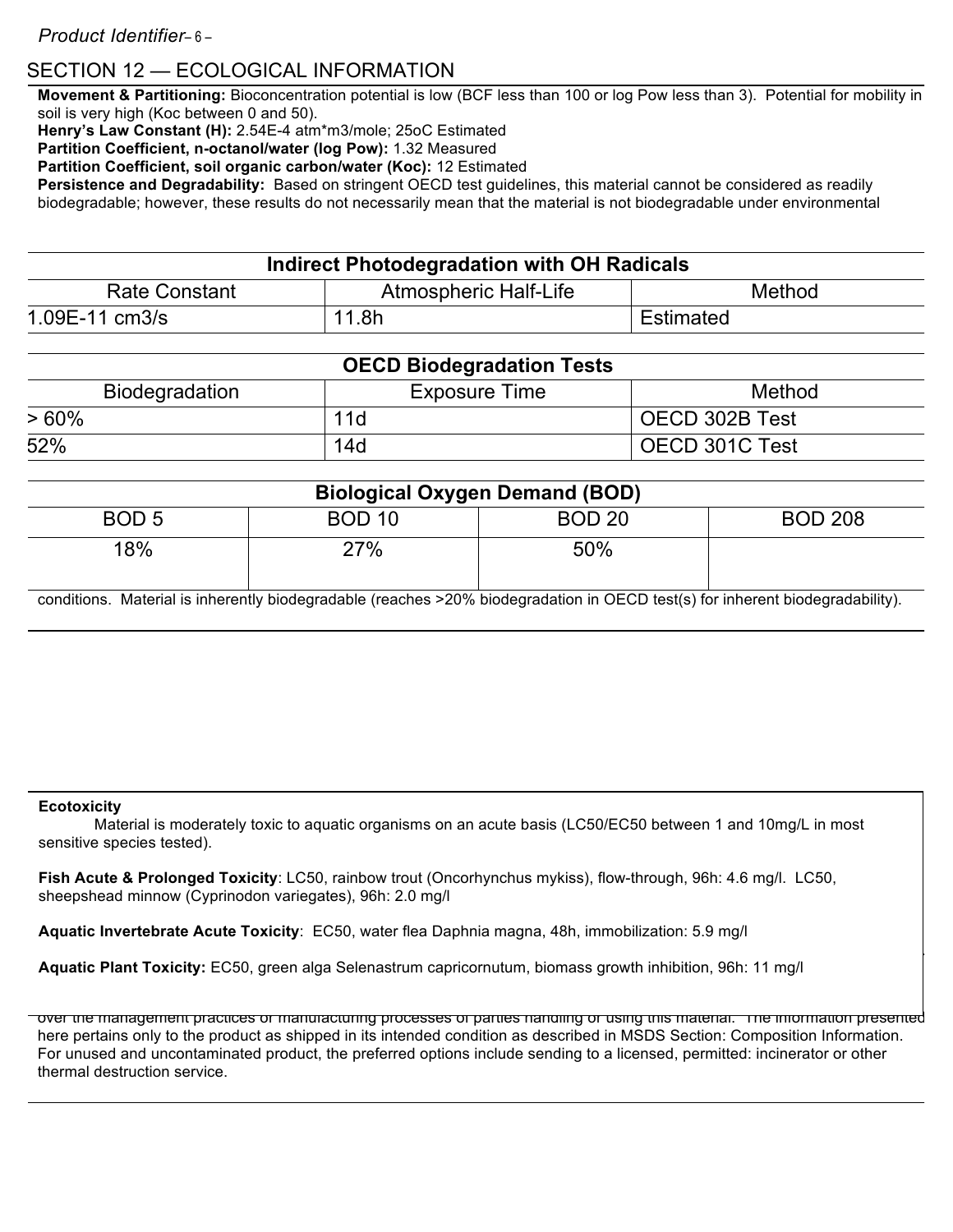## SECTION 14 — TRANSPORT INFORMATION

| <b>DOT Non-Bulk</b>                                       | <b>ICAO/IATA</b>                                                    |  |  |
|-----------------------------------------------------------|---------------------------------------------------------------------|--|--|
| Proper Shipping Name: Ethyl Acrylate, Stabilized          | Proper Shipping Name: Ethyl Acrylate, Stabilized                    |  |  |
| Hazard Class: 3 ID Number: UN1917<br>Packing Group: PG II | Hazard Class: 3 ID Number: UN1917<br>Packing Group: PG I            |  |  |
|                                                           | Cargo Packaging Instruction: 307                                    |  |  |
| <b>DOT Bulk</b>                                           | Passenger Packing Instruction: 305                                  |  |  |
| Proper Shipping Name: Ethyl Acrylate, Stabilized          |                                                                     |  |  |
| Hazard Class: 3 ID Number: UN1917<br>Packing Group: PG II | <b>Additional Information</b>                                       |  |  |
|                                                           | Reportable quantity: 1,000 lb - Ethyl Acrylate                      |  |  |
| <b>IMDG</b>                                               |                                                                     |  |  |
| Proper Shipping Name: Ethyl Acrylate, Stabilized          | This information is not intended to convey all specific regulatory  |  |  |
| Hazard Class: 3 ID Number: UN1917<br>Packing Group: PG II | or operational requirements/information relating to this product.   |  |  |
| EMS Number: F-E, S-D                                      | It is the responsibility of the transporting organization to follow |  |  |
| Marine Pollutant: No                                      | all applicable laws, regulations and rules relating to the          |  |  |
|                                                           | transportation of the material.                                     |  |  |
|                                                           |                                                                     |  |  |

## SECTION 15 — REGULATORY INFORMATION

| <b>OSHA Hazard Communication</b>                | This product is a "Hazardous Chemical" as defined by the OSHA Hazard                                         |  |  |
|-------------------------------------------------|--------------------------------------------------------------------------------------------------------------|--|--|
| <b>Standard</b>                                 | Communication Standard, 29 CFR 1910.1200                                                                     |  |  |
| <b>Superfund Amendments and</b>                 | Immediate (Acute) Health Hazard: Yes                                                                         |  |  |
| <b>Reauthorization Act of 1986 Title III</b>    | Delayed (Chronic) Health Hazard: Yes                                                                         |  |  |
| <b>(Emergency Planning and Community</b>        | Fire Hazard: Yes                                                                                             |  |  |
| Right-to-Know Act of 1986) Sections 311         | Reactive Hazard: Yes                                                                                         |  |  |
| and 312                                         | Sudden Release of Pressure Hazard: No                                                                        |  |  |
| <b>Superfund Amendments and</b>                 | This product contains the following substances which are subject to the reporting                            |  |  |
| <b>Reauthorization Act of 1986 Title III</b>    | requirements of Section 313 of Title III of the Superfund Amendments and Reauthorization                     |  |  |
| <b>(Emergency Planning and Right-to-Know</b>    | Act of 1986 and which are listed in 40 CFR 372.                                                              |  |  |
| Act of 1986) Section 313                        | Component: Ethyl Acrylate                                                                                    |  |  |
|                                                 | CAS#: 140-88-5                                                                                               |  |  |
|                                                 | Amount: <=100.0%                                                                                             |  |  |
| <b>Pennsylvania (Worker and Community</b>       | The following product components are cited in the Pennsylvania Hazardous Substance List                      |  |  |
| Right-to-Know Act): Pennsylvania                | and/or the Pennsylvania Environmental Substance List, and are present at levels which                        |  |  |
| <b>Hazardous Substances List and/or</b>         | require reporting.                                                                                           |  |  |
| Pennsylvania Environmental Hazardous            | Component: Ethyl Acrylate                                                                                    |  |  |
| <b>Substance List</b>                           | $CAS #: 140-88-5$                                                                                            |  |  |
|                                                 | Amount: <=100.0%                                                                                             |  |  |
| <b>Pennsylvania (Worker and Community</b>       | The following product components are cited in the Pennsylvania Special Hazardous                             |  |  |
|                                                 | Right-to-Know Act): Pennsylvania Special Substances List, and are present at levels which require reporting. |  |  |
| <b>Hazardous Substances List</b>                | Component: Ethyl Acrylate                                                                                    |  |  |
|                                                 | CAS#: 140-88-5                                                                                               |  |  |
|                                                 | Amount: <=100.0%                                                                                             |  |  |
| <b>California Proposition 65 (Safe Drinking</b> | WARNING: This product contains a chemical(s) known to the State of California to cause                       |  |  |
| <b>Water and Toxic Enforcement Act of</b>       | cancer.                                                                                                      |  |  |
| 1986)                                           | Component: Ethyl Acrylate                                                                                    |  |  |
|                                                 | CAS#: 140-88-5                                                                                               |  |  |
|                                                 | Amount: <=100.0%                                                                                             |  |  |
| <b>US Toxic Substances Control Act</b>          | All components of this product are on the TSCA Inventory or are exempt from TSCA                             |  |  |
|                                                 | Inventory requirements under 40 CFR 720.30                                                                   |  |  |
| <b>CEPA - Domestic Substances List (DSL)</b>    | All substances contained in this product are listed on the Canadian Domestic Substances List                 |  |  |
|                                                 | (DSL) or are not required to be listed.                                                                      |  |  |